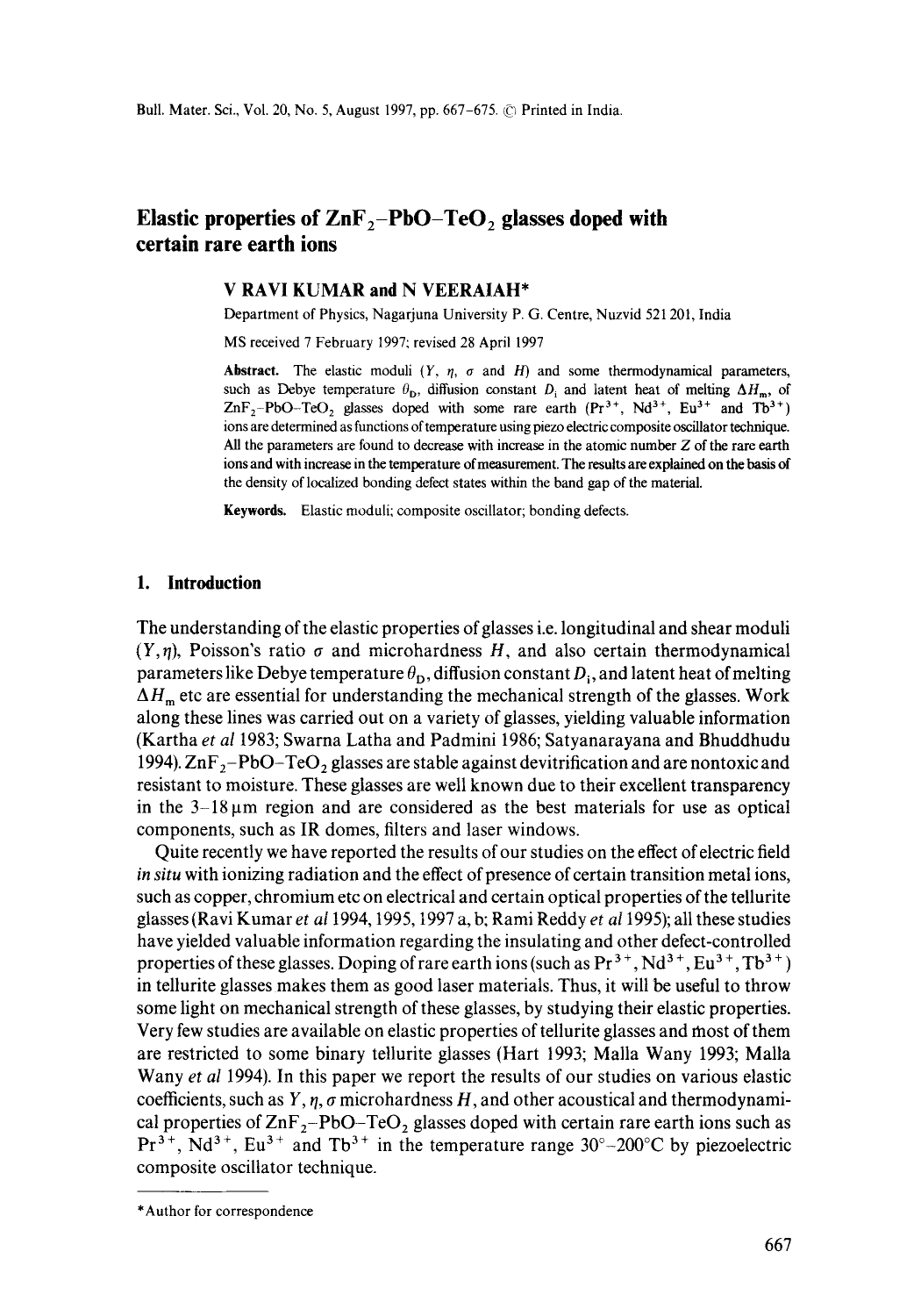# **2. Experimental**

For the present study a particular composition i.e. 45  $\text{ZnF}_2$ -9PbO-45·4TeO<sub>2</sub>-0-6 LnF<sub>3</sub> with four lanthanide ions ( $Pr^{3+}$ ,  $Nd^{3+}$ ,  $Eu^{3+}$ ,  $Tb^{3+}$ ) all by wt % is chosen. Our earlier studies on  $\text{ZnF}_2-\text{PbO}-\text{TeO}_2$  glasses prepared with simultaneous decrease in the PbO and  $TeO<sub>2</sub>$  contents (starting from high concentrations of PbO and  $TeO<sub>2</sub>$ ) have indicated that the glasses prepared with this composition i.e.  $45 \text{ ZnF}_{2}$ -9 PbO-46 TeO<sub>2</sub> possess high electrical resistance, low thermal expansion coefficient and a high mechanical strength over other glasses of the series (Ravi Kumar *et al* 1997 a-c). We have therefore chosen this composition for  $Ln^{3+}$  doping. Appropriate amounts of Analar grade reagents of  $\text{ZnF}_2$ , PbO, TeO<sub>2</sub> and  $\text{LnF}_3$  powders were thoroughly mixed and melted in a platinum crucible until a bubble-free liquid was formed. The resultant melt was poured into a brass mould with a narrow rectangular hole for longitudinal oscillations and into a brass mould with a long hole for torsional oscillations, and they were subsequently annealed at 200°C.

The amorphous state of the samples was checked by X-ray diffraction spectra recorded on Seifert Diffractometer Model SO-Debye Flux 2002 with copper target and nickel filter, operated at 40 kV, 30 mA. The X-ray diffraction spectra recorded for these glasses are shown in figure 1; the curves confirm the amorphous state of the glasses used in the present investigation. The samples were then ground and finely polished. The final dimensions of the glasses used for the longitudinal and shear velocity measurements were almost identical to those of X-cut  $0.13$  MHz quartz transducers used in the measurements. The details of density measurements at high temperature and ultrasonic velocities in the glasses by composite oscillator technique were reported earlier (Ravi Kumar *et al 1997c)*. If  $f_a$  and  $f_c$  are the resonance frequencies of the transducer and the composite oscillator, the resonance frequency of the glass samples were determined using the relation:

$$
f_s = f_c + (m_q/m_s)(f_c - f_q),\tag{1}
$$

where  $m_a$  and  $m_s$  are the masses of transducer and glass sample respectively. For measuring the temperature variation of  $f_s$ , the holder of the sample was immersed in



Figure 1. X-ray diffraction spectra of rare earth doped glasses,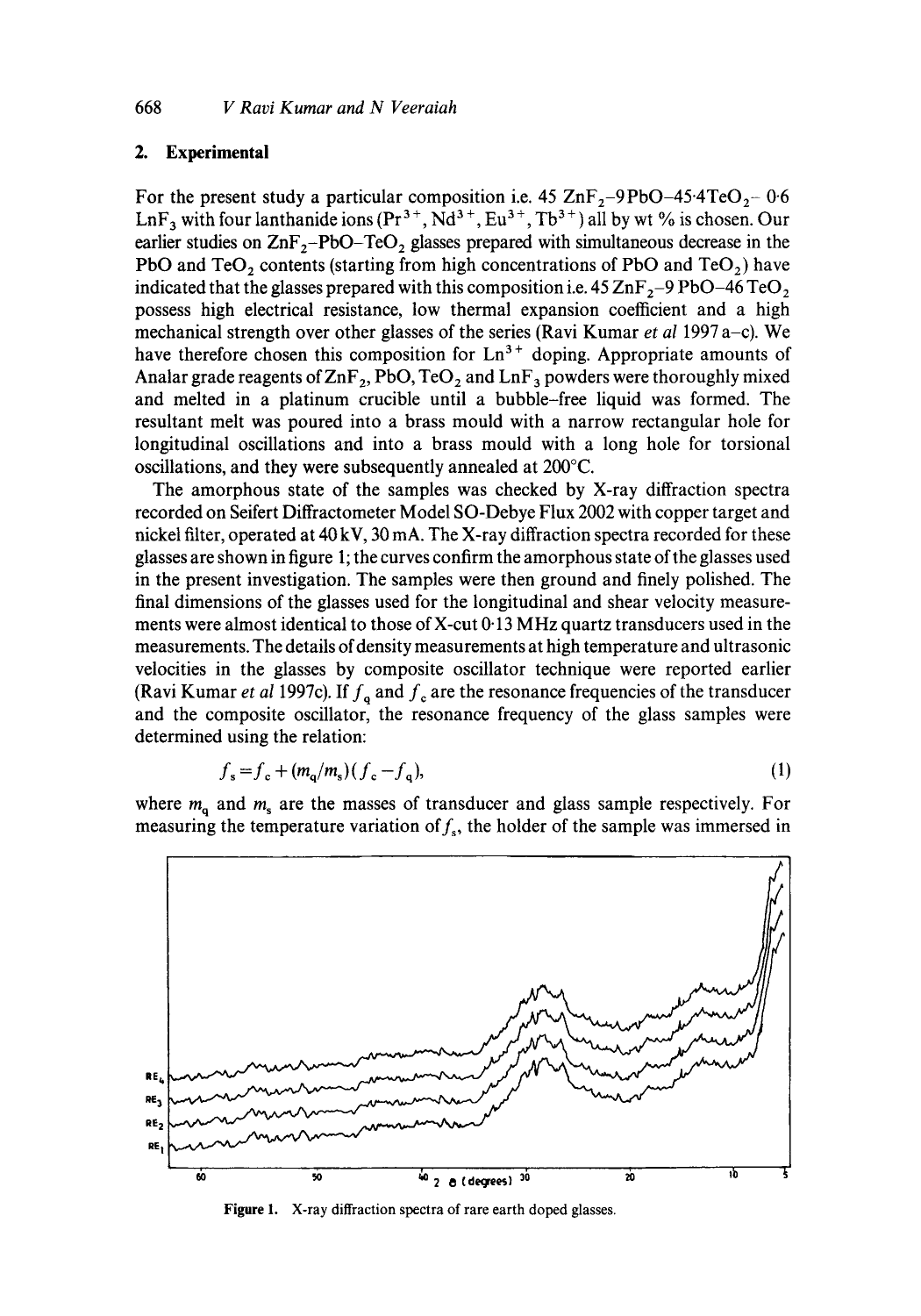| Glass           | $Y(k \cdot bars)$ |       | $\eta$ (k. bars) |                 |                            |                              |
|-----------------|-------------------|-------|------------------|-----------------|----------------------------|------------------------------|
|                 | $30^{\circ}$ C    | 100°C | $30^{\circ}$ C   | $100^{\circ}$ C | $\sigma$<br>$30^{\circ}$ C | H(k. bars)<br>$30^{\circ}$ C |
| $RE_1(Pr^{3+})$ | 543               | 541   | 74               | 226             | 0.1122                     | 63.20                        |
| $RE_2(Nd^{3+})$ | 535               | 529   | 77               | 230             | 0.1101                     | 62.65                        |
| $RE_3(Eu^{3+})$ | 520               | 508   | 82               | 236             | 0.1080                     | 61.34                        |
| $RE_4(Tb^{3+})$ | 507               | 495   | 85               | 237             | 0.1063                     | 60.24                        |

**Table 1. Data** on some elastic properties of rare earth ions doped  $ZnF_2-PbO-TeO_2$  glasses.

a hot bath whose rate of heating  $(50^{\circ}C/h)$  was maintained with a sensitive temperature controller. The accuracy of the temperature control is  $\pm 1$ °C.

### **3. Results**

From the variation of  $f<sub>s</sub>$  with temperature, corresponding longitudinal and shear velocities ( $v_1$  and  $v_2$ ) of the sound waves in the glasses were evaluated from the plots of resonance curves at different temperatures. With these velocities, using the standard equations, the Young's modulus Y and shear modulus  $\eta$  were determined at different temperatures. Further, using the relations:

$$
\frac{v_1^2}{v_s^2} = \frac{Y}{\eta} = 2(\sigma + 1).
$$
 (2)

and

$$
H = (1 - 2\sigma)Y/6(1 + \sigma),\tag{3}
$$

the poisson's ratio  $\sigma$  and microhardness H of the glasses were calculated and presented in table 1 along with the other pertinent data.

The resonance curves, drawn at different temperatures for a particular glass, show the broadening of the resonance peaks with a shift in the resonance frequency towards lower frequencies with descending peak heights as the temperature of measurement is increased. At a particular temperature the resonance curves of  $\text{ZnF}_2-\text{PbO}-\text{TeO}_2$ glasses, doped with different rare earths, exhibit a decreasing trend of quality factor with decreasing sharpness of the resonance as the atomic number Z of the rare earth ions is increased.

Figure 2 shows the variation of internal friction  $Q^{-1}$  at room temperature (30°C) and at 100°C calculated from the resonance curves using:

$$
Q^{-1} = \frac{\Delta f}{\sqrt{3f_{\rm r}}} \,. \tag{4}
$$

The value of  $Q^{-1}$  is found to increase with increase in the atomic number Z of the dopant ion and also with the temperature of measurement. Figure 3 presents velocity isotherms (both longitudinal and shear) of  $\text{ZnF}_2-\text{PbO}-\text{TeO}_2$ : Ln<sup>3+</sup> at two different temperatures with atomic number Z of the rare earth ions; both the velocities are found to decrease with increase in Z. The Young's modulus Y and the shear modulus  $\eta$  at room temperature for the pure 45 ZnF<sub>2</sub>-9 PbO-46 TeO<sub>2</sub> glasses are found to be 557 and 249 kbars respectively. For  $Pr^{3+}$ -doped glasses, these values are decreased to 543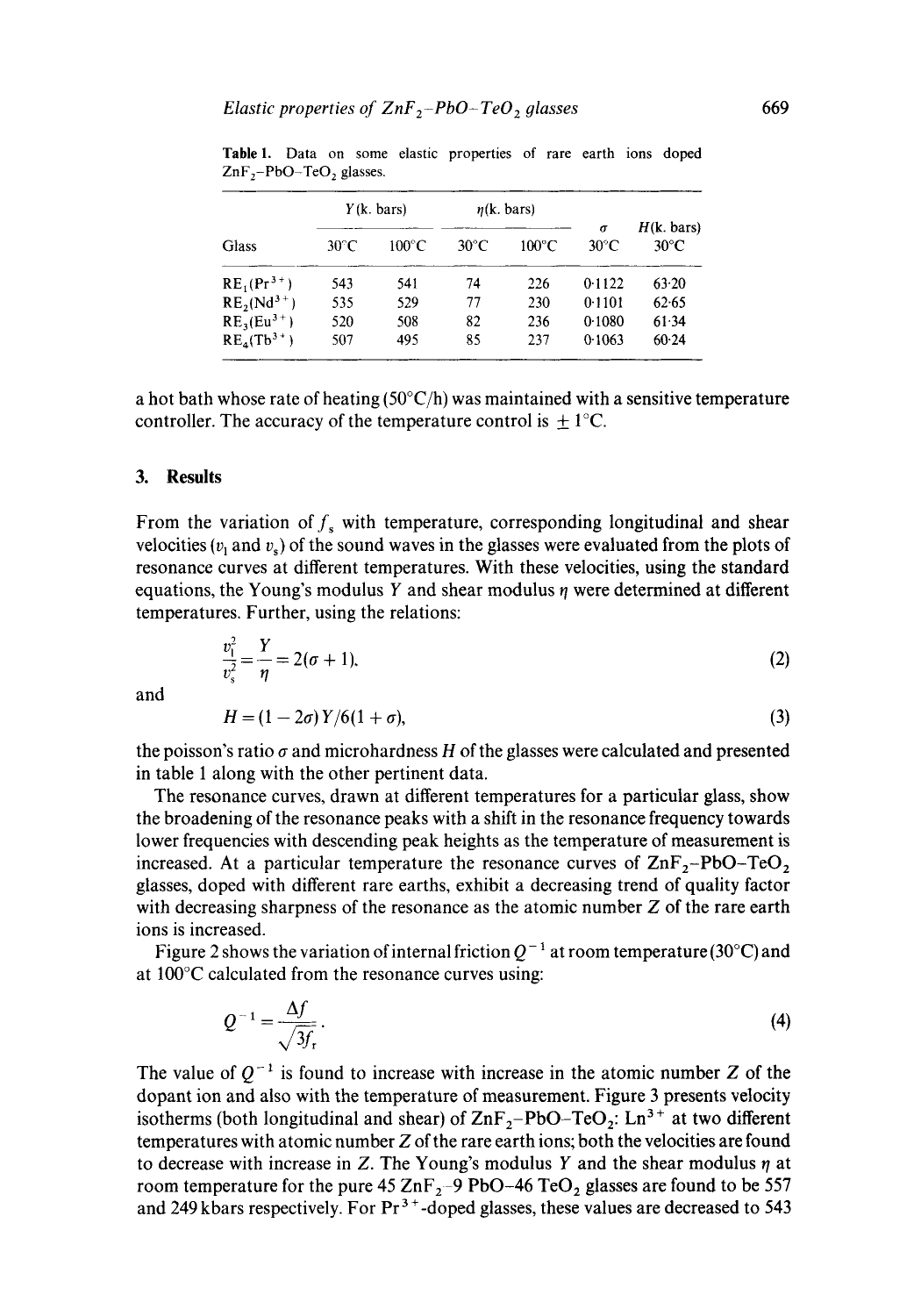

Figure 2. Variation of internal friction  $Q^{-1}$  at room temperature: a. 100°C and b. as a function of atomic number Z.



**Figure** 3. Variation of longitudinal and shear velocities as a function of atomic number Z of rare earth ions (a) at room temperature and (b) at  $100^{\circ}$  C.

and 244 respectively, and with increasing the atomic number Z of the dopants these values are found to decrease further. As the temperature of measurement is increased the values of Y and  $\eta$  are found to decrease for all the glasses (figure 4).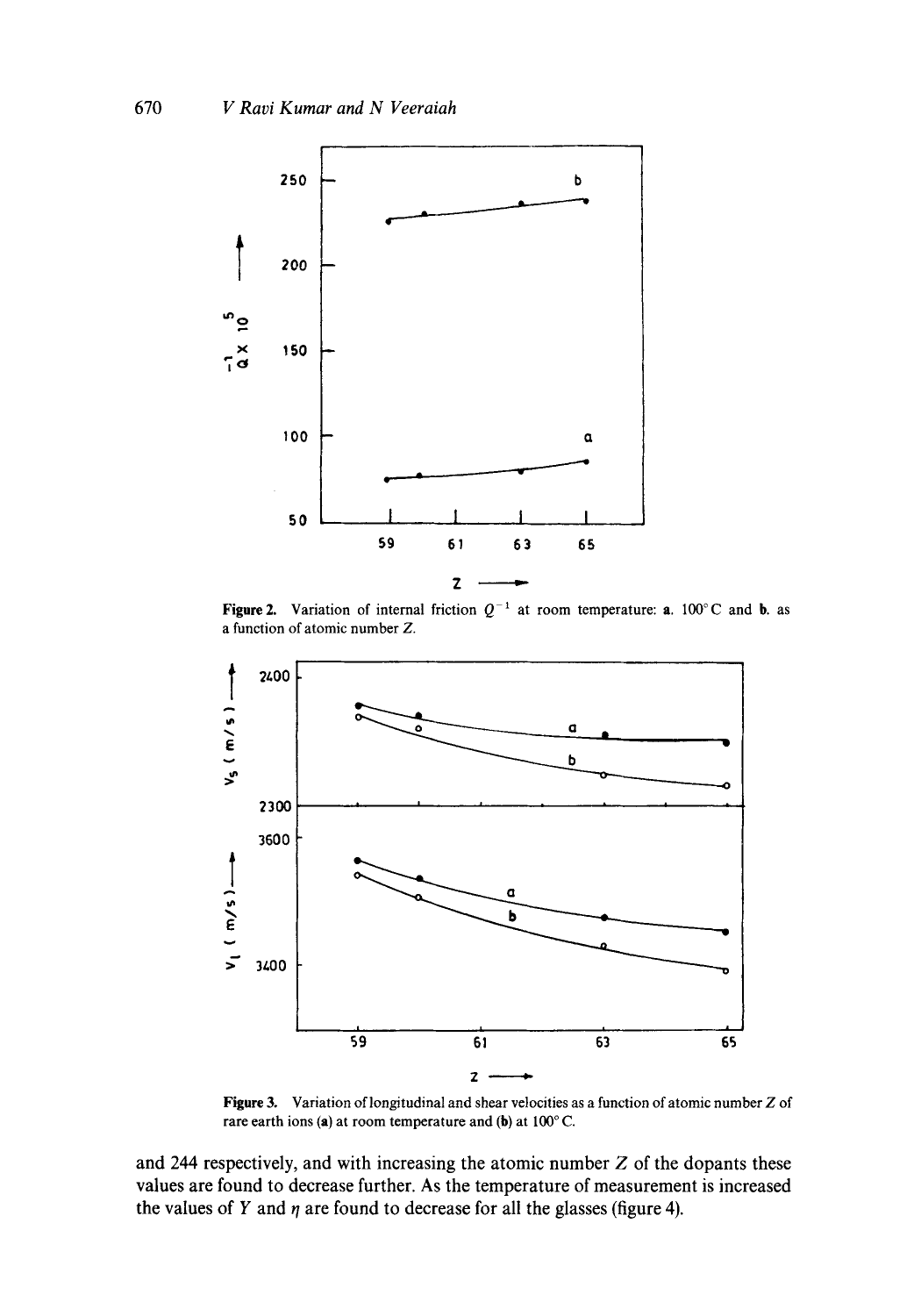

**Figure 4.** Variation of Young's modulus Y and rigidity modulus  $\eta$  as a function of atomic number Z of rare earth ions (a) at room temperature and (b) at  $100^{\circ}$  C.

Further, using the average sound velocity,

$$
V_{\mathbf{m}} = [v_1^2 - 4/3 v_s^2]^{1/2},\tag{5}
$$

another solid state parameter, Debye temperature  $\theta_{\rm D}$  of the system, is determined using the relation (Kartha *et al* 1983):

$$
\theta_{\rm D} = \frac{h}{K} \left(\frac{3N_{\rm A}}{4\pi V}\right)^{1/3} V_{\rm m},\tag{6}
$$

where  $h$  is the Planck's constant,  $K$ , the Boltzmann's constant and  $V$ , the specific volume.

The acoustical impedance for these glasses is also determined by the relation:

$$
Z_i = V_m d. \tag{7}
$$

Latent heat of melting  $\Delta H_m$  and the diffusion constant  $D_i$ , given by the relations

$$
\Delta H_{\mathbf{m}} = (9M/128)(\theta_{\mathbf{D}}r_{\mathbf{i}}K)^2/h,\tag{8}
$$

$$
D_{\mathbf{i}} = K r_{\mathbf{i}}^2 \theta_{\mathbf{D}} / 96h,\tag{9}
$$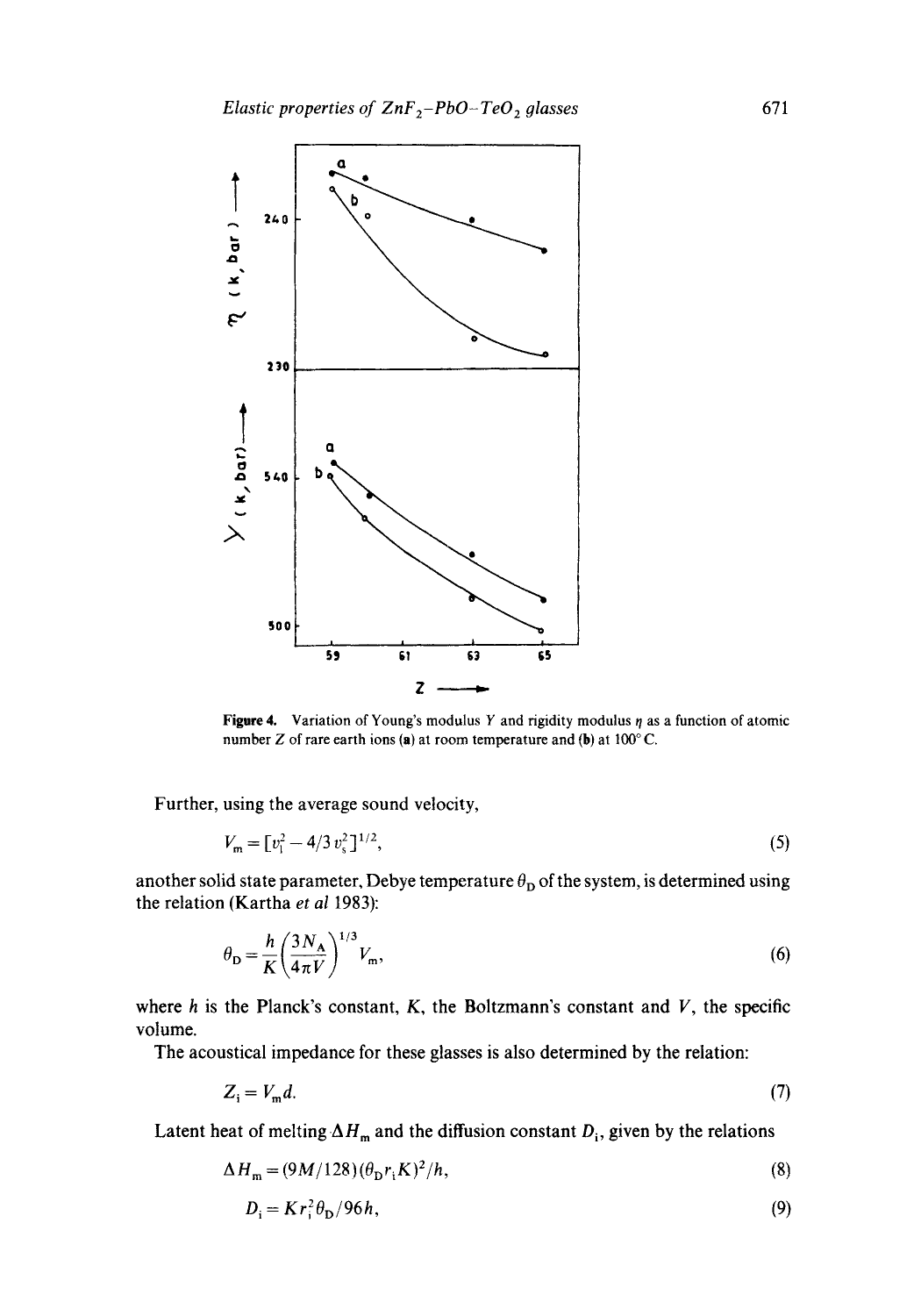

**Figure 5.** Variation of average velocity  $V_m$  as a function of atomic number Z of rare earth ions (a) at room temperature and (b) at  $100^{\circ}$  C.



Figure 6. Variation of Debye temperature  $\theta_{\rm D}$  as a function of atomic number Z of rare earth ions (a) at room temperature and (b) at  $100^{\circ}$  C.

have also been determined for these glasses. All the parameters viz. average velocity  $V_m$ (figure 5), the Debye temperature  $\theta_{\rm D}$  (figure 6), the acoustical impedance  $Z_i$  (figure 7), latent heat of melting  $\Delta H_m$  (figure 8) and the diffusion constant  $D_i$  (table 2) are found to decrease with increase in Z of  $RE<sup>3+</sup>$  ions. All these parameters show a systematic decrease in their values for all the samples as the temperature of measurement is increased.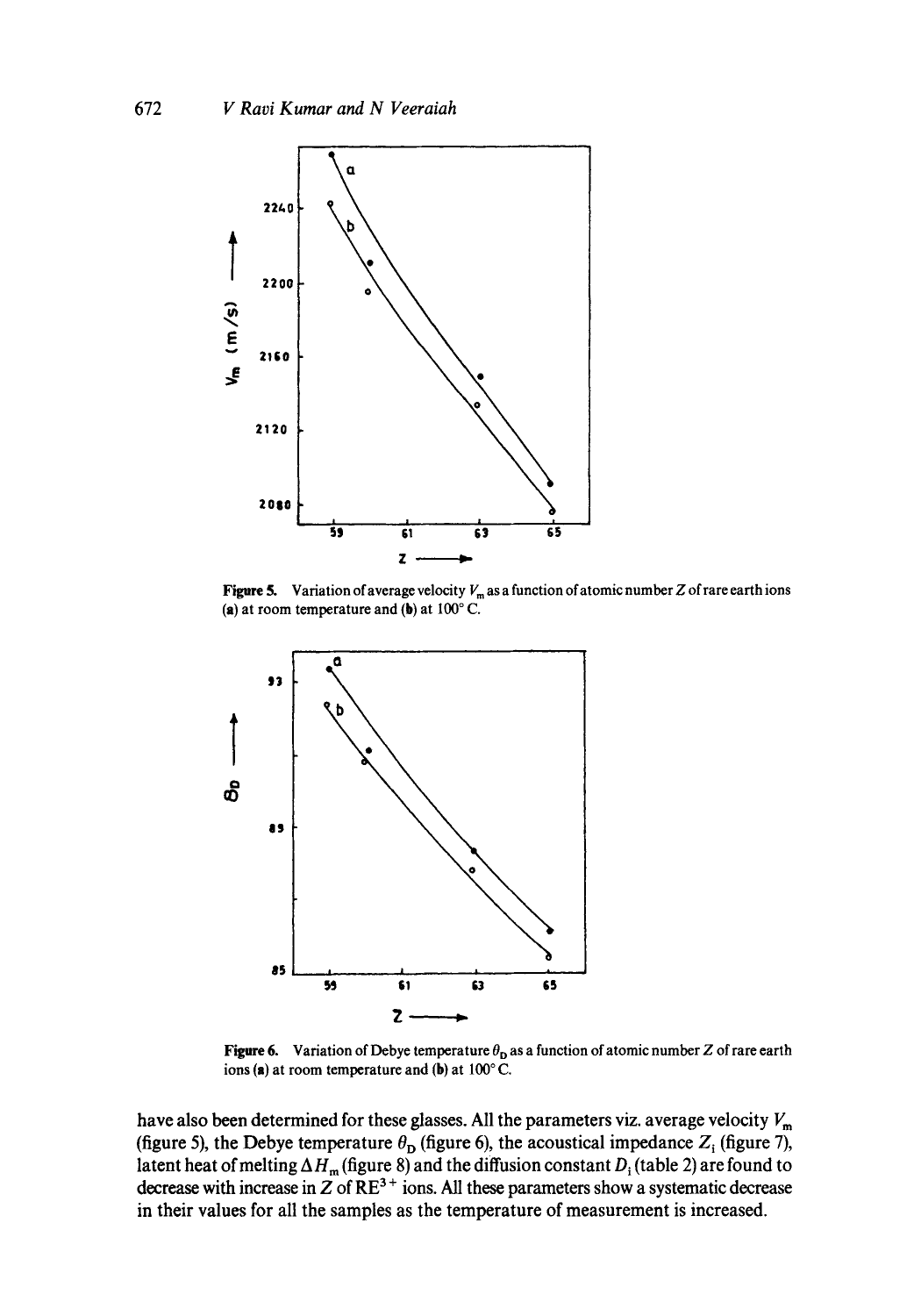

**Figure 7.** Variation of acoustic impedance  $Z_i$  as a function of atomic number Z of rare earth ions (a) at room temperature and (b) at  $100^{\circ}$  C.



**Figure 8.** Variation of latent heat of melting  $\Delta H_m$  as a function of atomic number Z of rare earth ions (a) at room temperature and (b) at  $100^{\circ}$ C.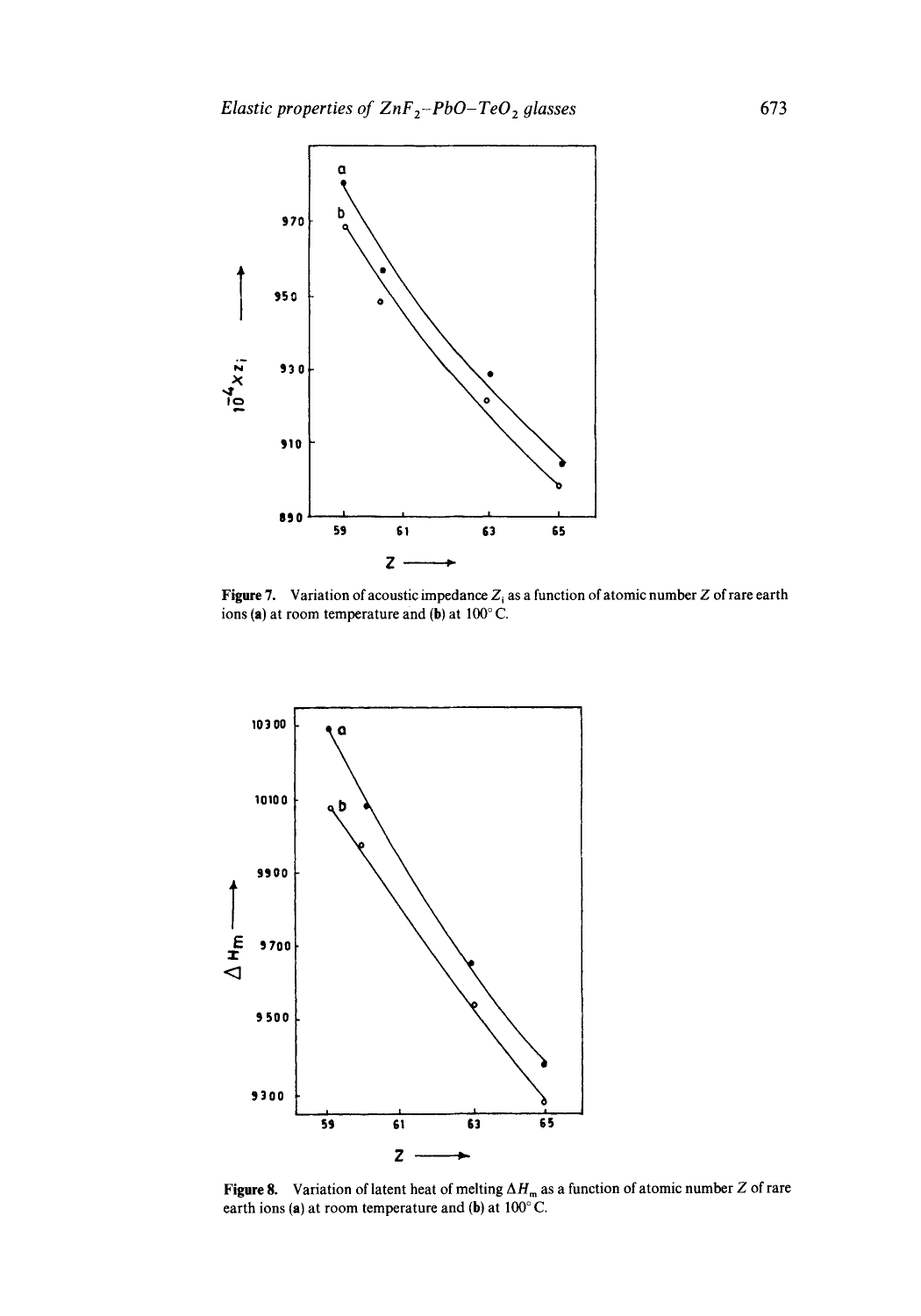| Glass                             | $V_{\rm m}$<br>(km/s) | $\theta_{\rm D}$ | $Z_i \times 10^{-4}$ | $\Delta H_m$ | $D_i \times 10^9$ |
|-----------------------------------|-----------------------|------------------|----------------------|--------------|-------------------|
| $RE_1(Pr^{3+})$<br>$30^{\circ}$ C | 2.2699                | $93-40$          | 980-4                | 10299.36     | 6.144             |
| $100^{\circ}$ C                   | 2.2455                | 92.38            | 969.3                | $10076 - 40$ | 6.077             |
| $RE2(Nd3+)$<br>$30^{\circ}$ C     | 2.2095                | 90.91            | 954.3                | 9980.26      | 6.116             |
| $100^{\circ}$ C                   | 2.1959                | 90.93            | 948.2                | 9979.15      | 6.076             |
| $RE3(Eu3+)$<br>$30^{\circ}$ C     | 2.1482                | $88-47$          | 928.2                | $9658 - 40$  | 6.080             |
| $100^{\circ}$ C                   | 2.1348                | 87.84            | 921.8                | 9536.11      | 6.048             |
| $RE4(Tb3+)$<br>$30^{\circ}$ C     | 2.1896                | 86.00            | 903.2                | 9373.70      | 6.068             |
| $100^{\circ}$ C                   | 2.0766                | $85 - 45$        | 897.3                | 9255.48      | $6-039$           |

**Table 2.** Data on accoustical properties of rare earth ions doped  $\text{ZnF}_2-\text{PbO-TeO}_2$  glasses.

# **4. Discussion**

 $TeO<sub>2</sub>$  belongs to the intermediate class of glass forming oxides and as such does not readily form glass. But it does form a glass when mixed with modifiers like PbO. Earlier neutron scattering experiments (Brady 1986) and Raman spectral study (Kozhukharov *et al 1986*; Sekiya 1992; Berthareau *et al 1994*) on TeO<sub>2</sub> glasses, containing different alkali oxides as modifiers, have revealed that the basic building block of  $TeO<sub>2</sub>$  glass network is a trigonal bipyramid with two axial bonds of length  $2.08\text{ Å}$  and two equatorial bonds of length 1.91 Å (Dimitrova *et al* 1989). The modifier PbO enters the glass lattice network by breaking up Te-O-Te bonds, thus introducing coordinated defects known as dangling (broken) bonds which are nothing but the under coordinated bonds denoted by  $T_2^-$  and  $T_{3+1}^0$ . Further, these bonding defects give rise to electron states within the band gap of the material and will be localized in that region (Mott and Davis 1979). Previous electron spin resonance and optical absorption experiments (Brodbeck and Iton 1985; Sridhar *et al* 1995) indicate that the rare earth ions, when they are present in the glass matrices, impose virtually no specific or narrowly defined site preference in the glass network, but there are reports (Shelby 1994) suggesting that the rare earth ions also enter the glass network as modifiers by breaking up the random network leaving the bonding defects of the type mentioned earlier in the tellurite glass lattice.

The fact that the resonance curves flatten out with increase in atomic number Z of rare earth ion dopant at a given temperature indicates an increase in the logarithmic decrement because of larger coefficient of internal friction; this is apparently due to the progressive depolymerization of the glass network (or due to the increase in the concentration of bonding defects of the type mentioned above) with increase in atomic masses of rare earth ions. This is further confirmed by the decrease in the microhardness H of the  $\text{ZnF}_2-\text{PbO}-\text{TeO}_2$ :  $\text{Ln}^{3+}$  glasses with increase in the atomic weights of  $Ln<sup>3+</sup> ions.$ 

Recollecting the data on acoustical and thermodynamical parameters of these glasses, a decrease in the value of these parameters viz. mean velocity  $v_m$  of ultrasonic waves, Young's modulus Y, shear modulus  $\eta$  and the Debye temperature  $\theta_{\rm D}$  has been observed as we go from  $Pr^{3+}$  doped glasses to  $Tb^{3+}$  doped glasses. The parameters, acoustical impedance  $Z_i$ , the diffusion constant  $D_i$ , and the latent heat of melting  $\Delta H_m$ , show a similar decrease with increasing atomic number Z of the rare earth ions. The raise in temperature of the glass lead to decrease in the values of all the above